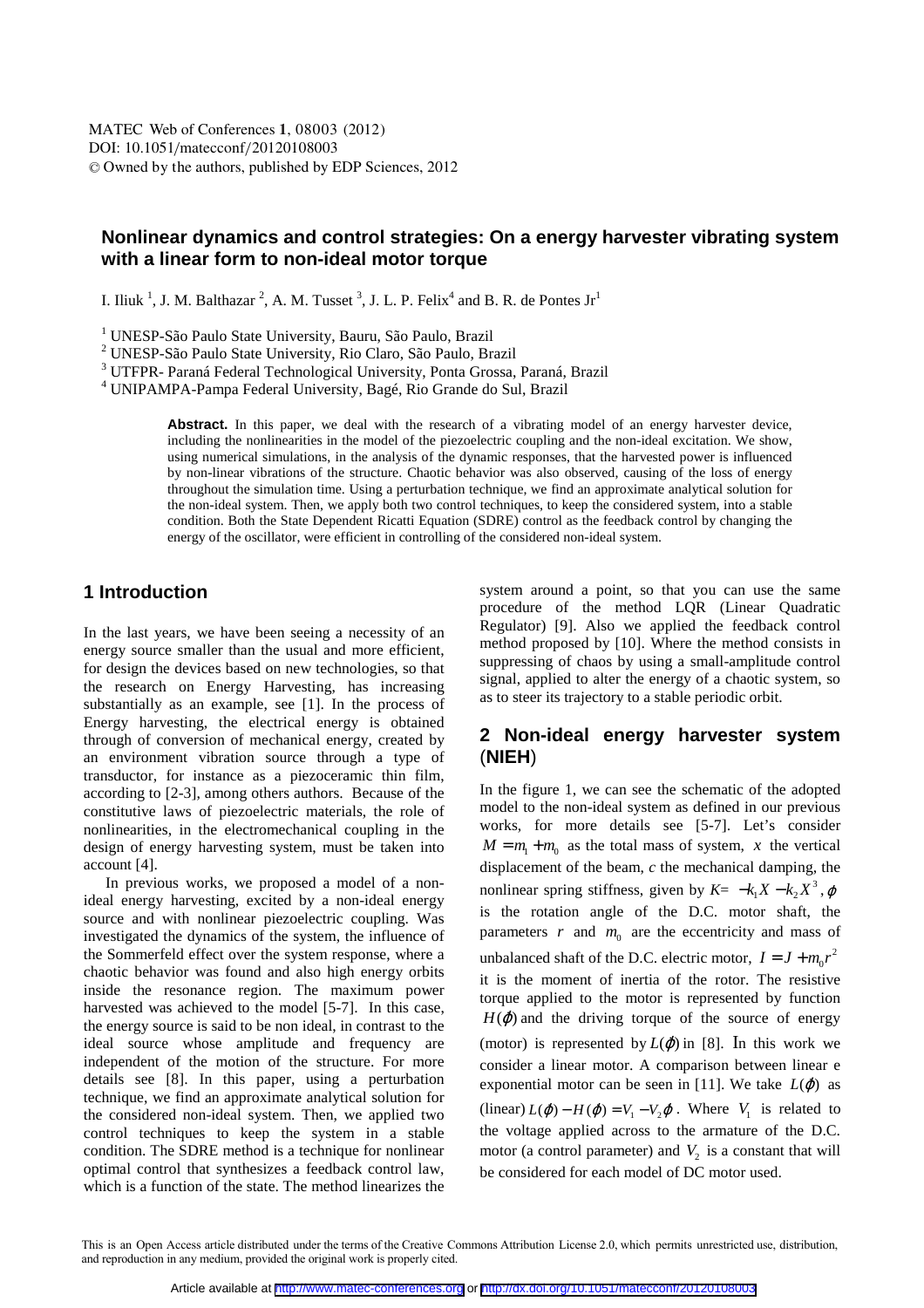

**Fig. 1.** Schematic model of (**NIEH)** 

According to [4], the electrical charge developed in the coupled circuit, it is given by *q* and the term  $\frac{d(X)}{C}q$ represents the piezoelectric coupling to the mechanical component, with a strain-dependent coupling coefficient  $d(X)$ . The voltage *V* across the piezoelectric material

$$
V = -\frac{d(X)}{C}X + \frac{q}{C}
$$
 (1)

has the following form:

Here the *C* represents the piezoelectric capacitance and with  $V = -R\dot{q}$ . The (**NIEH**) coupled governing equations of motion are given by:

$$
M\ddot{X} + c\dot{X} + k_1 X + k_2 X^3 = m_0 r \left( \ddot{\varphi} \cos \varphi - \dot{\varphi}^2 \sin \varphi \right) + \frac{d(X)}{C} q \quad (2)
$$

$$
I\ddot{\varphi} = m_0 r \ddot{X} \cos \varphi + L(\dot{\varphi}) - H(\dot{\varphi})
$$
 (3)

$$
R\dot{q} - \frac{d(X)}{C}X + \frac{q}{C} = 0\tag{4}
$$

Next, we will consider the following non-dimensional parameters:

$$
\omega_0 = \sqrt{\frac{k_1}{M}}, \tau = \omega_0 t, x = \frac{X}{r}, v = \frac{q}{q_0}, \mu_1 = \frac{V_1}{I\omega_0^2}, \mu_2 = \frac{V_2}{I\omega_0},
$$
  
\n
$$
\gamma = \frac{m_0 r^2}{I}, \rho = RC \omega_0, \Theta = r d_{nlin}, \epsilon = (q_0 / r)^2 / (Ck)
$$
  
\n
$$
\alpha = \frac{c}{M \omega_0}, b = \frac{k_2 r^2}{M \omega_0^2}, \delta_1 = \frac{m_0}{M}, \delta_2 = \frac{m_0 \omega_0^2}{M},
$$
  
\n
$$
\hat{d}(x) = \theta(1 + \Theta |x|), \hat{d}(x) = \left(\frac{r}{q_0}\right) d(r), \theta = \left(\frac{r}{q_0}\right) d_{lin},
$$
  
\n
$$
\Gamma(\phi') = \mu_1 - \mu_2 \phi
$$
 (5)

The dimensionless piezoelectric coupling coefficient, used by us, was suggested by [4] as being  $\hat{d}(x) = \theta(1 + \Theta |x|)$ , where the piezoelectric coefficient is represented by a linear part, represented by  $\theta$  and nonlinear part defined by  $\Theta$ , so we may reduce the governing equations of motion to:

$$
x'' + x = \varepsilon (\delta_1 \varphi'' \cos \varphi - \delta_2 \varphi'^2 \sin \varphi - \alpha x' - bx^3 + \theta (1 + \Theta |x|) \nu)
$$
  

$$
\varphi'' = \varepsilon (\gamma x'' \cos \varphi + \Gamma(\varphi')) \tag{6}
$$
  

$$
\nu' = (\theta (1 + \Theta | x |) x - \nu) / \rho
$$

Using of new variables:  $x_1 = x$ ,  $x_2 = x'$ ,  $x_3 = \varphi$ ,  $x_4 = \varphi'$ ,  $x_5 = v$ , the equations in state space become:

$$
\dot{x}_1 = x_2 \n\dot{x}_2 = \mathcal{E}(-\alpha x_2 - b x_1^3 + \theta (1 + \Theta) |x_1|) x_5 - \delta_1 \dot{x}_4 \cos x_3 + \delta_2 x_4^2 \sin x_3 - x_1 \n\dot{x}_3 = x_4 \n\dot{x}_4 = \mathcal{E}(\gamma \dot{x}_2 \cos x_3 + \Gamma(x_4)) \n\dot{x}_5 = (\theta (1 + \Theta) |x_1|) x_1 - x_5) / \rho
$$
\n(7)

The power harvested from the mechanical component is  $V^2/R$ , so the non-dimensional electrical power harvested from the system, was identified by [4] as being:  $P = \rho v'^2$  (8)

#### **3 Numerical simulations results**

We used the following values for the parameters in the numerical simulations, those were carried out:

$$
\alpha = 0.01, b = 0.25, \rho = 1.0, \varepsilon = 0.10, \delta_1 = 0.40, \delta_2 = 0.40,
$$
  

$$
\gamma = 0.60, \mu_1 = 2.50, \mu_2 = 1.5, \theta = 0.01, \Theta = 0.50, x_1(0) = 0,
$$
  

$$
x_2(0) = 0, x_3(0) = 0, x_4(0) = 0, x_5(0) = 0;
$$

 In figure 2 we have the dynamic response of the (**NIEH**). Through the analysis of the phase portrait and history of displacement in time, it may be noted that chaotic behavior occurs in the system, it can be attributed to the interaction between the non-ideal energy source and the structure. Note that in figure 2-d the presence of a positive Lyapunov exponent. In this condition the system is unstable, so that maximum power harvested tends to decrease along the time.

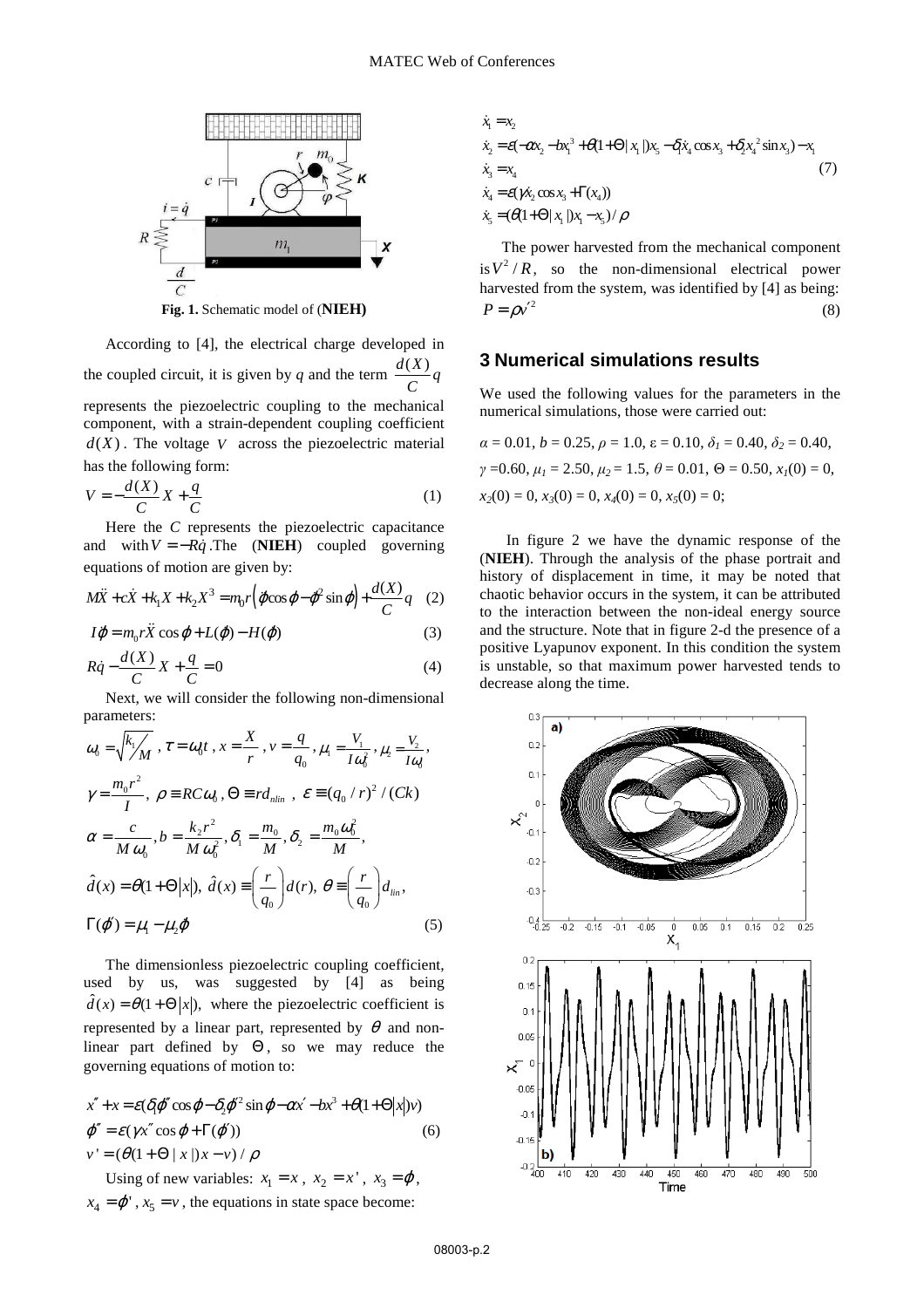

(b) History of displacement in time; (c) Maximum power harvested; (d) Largest Lyapunov exponent

# **4 Searching of an approximate analytic solution**

We will find an approximate analytical solution for the energy harvesting system, using the averaging method, seeking of an approximate solution, which must be uniformly valid for a small parameter  $\varepsilon$  (As explained in detail in [12]). To apply the averaging method, in the problem non-ideal, it is considered that the damping term, must appear in same order which the nonlinearities and excitation. We also consider the case of primary resonance, where the average angular velocity of the DC motor, varies close to the natural frequency of the system, i.e.,  $\omega_0 \approx \varphi'$ . From the system (6), taking the equations dependent of the small parameter, we will seek a solution with the form:

$$
x = a\cos(\varphi + \beta); \tag{9}
$$

Introducing of the detuning parameter  $\Delta$  as follow:

$$
\varphi' = 1 + \Delta; \tag{10}
$$

Using of the method of variation of parameters, we have that:

$$
a' \cos(\varphi + \beta) - a(\Delta + \beta') \sin(\varphi + \beta) = 0
$$
 (11)  
So that:

$$
x' = -a\sin(\varphi + \beta); \tag{12}
$$
  
And:

$$
x'' = -a'\sin(\varphi + \beta) - a(1 + \Delta + \beta')\cos(\varphi + \beta)
$$
 (13)

Substituting of  $(9)$ ,  $(10)$ ,  $(12)$  and  $(13)$  into  $(6)$  it leads to: (14)  $\Delta' = \varepsilon(-\gamma[a'\sin(\varphi+\beta)+a(1+\Delta+\beta')\cos(\varphi+\beta)]\cos\varphi + \Gamma(1+\Delta))$  $(15)$  $\varepsilon$ ( $\delta_1 \Delta'$ cos  $\varphi - \delta_2 (1 + \Delta)^2 \sin \varphi + \alpha a \sin(\varphi + \beta) - \alpha a$  $ba^3 \cos^3(\varphi + \beta) + \theta(1 + \Theta | a \cos(\varphi + \beta) | v) \sin(\varphi + \beta)$  $-a' \sin(\varphi + \beta) - a(\Delta + \beta') \cos(\varphi + \beta) =$ 

Solving (9) and (14) for  $a'$  and  $\beta'$  leads to:

$$
a' = -\varepsilon[\delta_1 \Delta' \cos \varphi - \delta_2 (1 + \Delta)^2 \sin \varphi + \alpha a \sin(\varphi + \beta) - b a^3 \cos^3(\varphi + \beta) + \theta (1 + \Theta | a \cos(\varphi + \beta) |) v ] \sin(\varphi + \beta)
$$
 (16)

$$
\beta' = -\Delta - \frac{\varepsilon}{4} [\delta_1 \Delta' \cos \varphi - \delta_2 (1 + \Delta)^2 \sin \varphi + \alpha a \sin(\varphi + \beta) -
$$
  
1.3 cm<sup>3</sup> (a) 21.01 cm (a) 20 cm (a) 21 cm (a) 21 cm (b) 1 cm (c) 21 cm (d) 21 cm (e) 21 cm

 $ba^3\cos^3(\varphi+\beta)+\theta(1+\Theta|a\cos(\varphi+\beta)|v]\cos(\varphi+\beta)$ 

The equations  $(15)$  to  $(17)$  are equivalent to the system (6). Now rewrite:

$$
\Delta = \varepsilon \sigma; \tag{18}
$$

And as a first simplification neglects all terms  $O(\mathcal{E}^2)$ , which appear  $(15)$  to  $(17)$  and obtain:

$$
a' = \varepsilon [\delta_2 \sin \varphi - \alpha a \sin(\varphi + \beta) + ba^3 \cos^3(\varphi + \beta) -
$$
  
\n
$$
\theta (1 + \Theta | a \cos(\varphi + \beta) |) v ] \sin(\varphi + \beta)
$$
  
\n
$$
\beta' = -\varepsilon [\sigma + \frac{1}{a} (-\delta_2 \sin \varphi + \alpha a \sin(\varphi + \beta) - ba^3 \cos^3(\varphi + \beta) +
$$
  
\n
$$
\theta (1 + \Theta | a \cos(\varphi + \beta) |) v ) \cos(\varphi + \beta)]
$$
  
\n
$$
\Delta' = \varepsilon [\Gamma - \gamma a \cos(\varphi + \beta) \cos \varphi]
$$
 (21)

As a second simplification, it can be considered that

*a*,  $\beta$  and  $\sigma$  are constants over one cycle and integrating (averaging) the equations on a cycle will be:

$$
a' = \varepsilon \left[ \frac{1}{2} \delta_2 \cos \beta - \frac{1}{2} \alpha a \right]
$$
 (22)

$$
\beta' = -\varepsilon \left[ \sigma + \frac{1}{2} \frac{\delta_2 \sin \beta}{a} - \frac{3}{8} a^2 b \right]
$$
 (23)

$$
\Delta' = \varepsilon \left[ \Gamma - \frac{1}{2} \gamma a \cos \beta \right]
$$
 (24)

Now solving the equations, numerically, the solution is:

$$
x^* = -0.2007560184 \cdot \cos(\tau + 1.575815248)
$$
 (25)  
Below, the periodic solution is depicted in figure 3.



**Fig. 3.** Averaging Method - Periodic solution obtained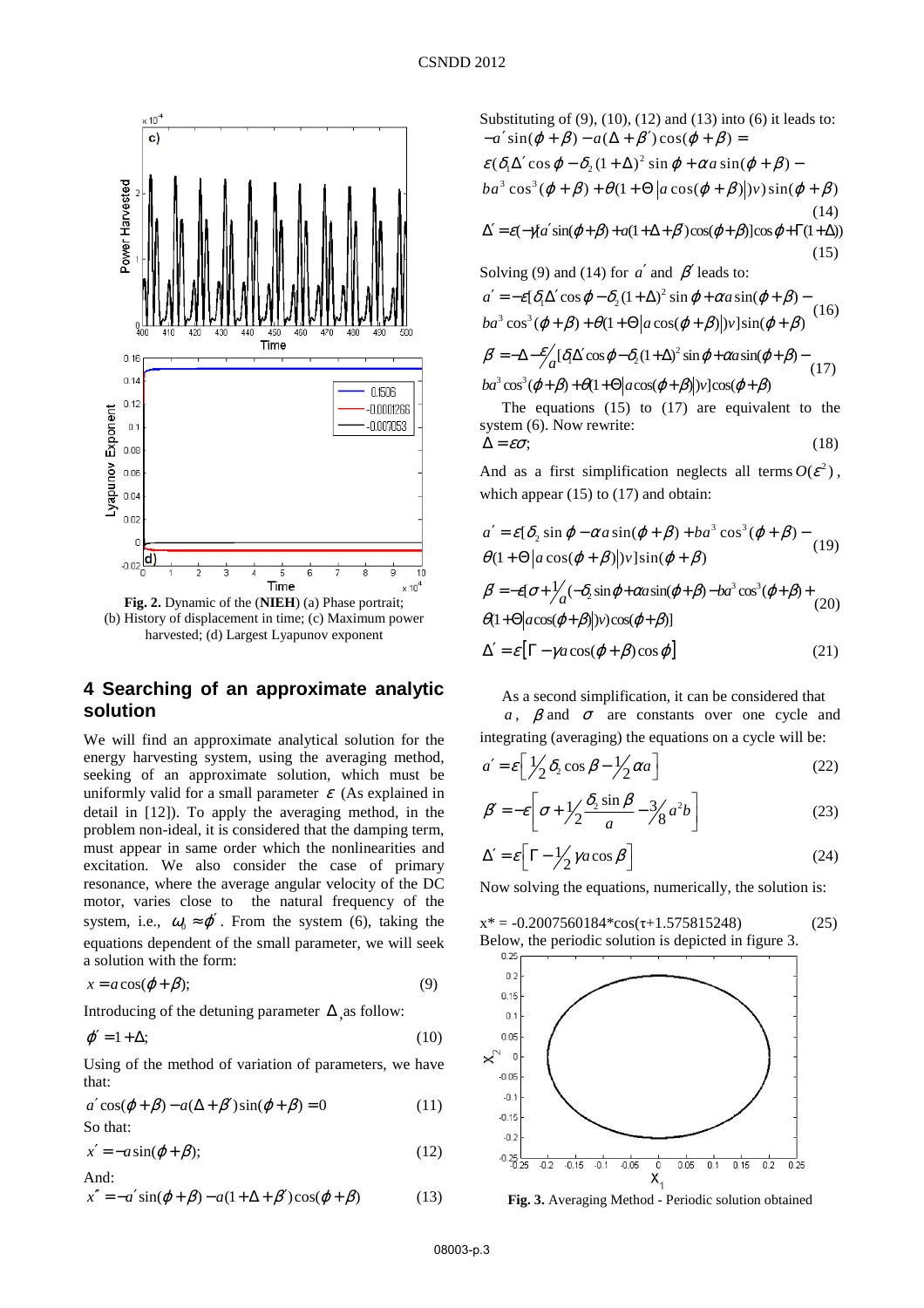## **5 Application of the SDRE control method**

The objective is to find the control, such that the response of the controlled system, results in the asymptotically stable periodic orbit, by using the feedback control. The control proposed in this paper, uses the SDRE control [9]. Introducing the control in the considered system, it has the following system:

$$
\dot{x} = A(x)x + F + Bu \tag{26}
$$

Where: *u* it the feedback control, obtained from:  $u =$  $-R^{-1} B^T e = -K(x - x^*)$ , where *x* represents the states, and  $x^*$  is the desired state.  $K = lqr(A(x), B, Q, R)$  is obtained through the command of Matlab® . Since the objective is to control the states  $x_1$  and  $x_2$  will be implemented in the controlled system:

$$
\dot{x}_1 = x_2
$$
\n
$$
\dot{x}_2 = \frac{1}{\Delta} [-\varepsilon \alpha x_2 - x_1 - \varepsilon b x_1^3 + \varepsilon (\theta x_5 + \theta \Theta | x_1 | x_5) (27)
$$
\n
$$
-\varepsilon (\delta_2 x_4^2 \sin x_3) + \varepsilon^2 (\delta_1 \cos x_3) (\mu_1 - \mu_2 x_4)]
$$
\n
$$
\dot{x}_3 = x_4
$$
\n
$$
\dot{x}_4 = \frac{1}{\Delta} [\varepsilon (\mu_1 - \mu_2 x_4) + \varepsilon \gamma \cos x_3
$$
\n
$$
(-\varepsilon \alpha x_2 - x_1 - \varepsilon b x_1^3 + \varepsilon (\theta x_5 + \theta \Theta | x_1 | x_5) - \varepsilon \delta_2 x_4^2 \sin x_3)]
$$
\n
$$
\dot{x}_5 = ((\theta x_1 + \theta \Theta | x_1 | x_1) - x_5) / \rho
$$
\n(28)

Where: 
$$
\Delta = 1 - \varepsilon^2 \delta_1 \gamma \cos^2 x_3
$$

Other states will be considered as a disturbance. Considering the system (27), in the form (26), we'll have:

$$
\dot{x} = \begin{bmatrix} 0 & 1 \\ \frac{-\varepsilon bx_1^2}{\Delta} & \frac{-\varepsilon \alpha}{\Delta} \end{bmatrix} x + \begin{bmatrix} 0 \\ \frac{\varepsilon}{\Delta} [(\theta x_5 + \theta \Theta | x_1 | x_5) - (\delta_2 x_4^2 \sin x_3) + \varepsilon (\delta_1 \cos x_3) (\mu_1 - \mu_2 x_4)] \end{bmatrix} + \begin{bmatrix} 0 \\ 1 \end{bmatrix} u
$$
\n(29)

Where:

$$
A = \begin{bmatrix} 0 & 1 \\ \frac{-\varepsilon bx_1^2}{\Delta} & \frac{-\varepsilon \alpha}{\Delta} \end{bmatrix}, B = \begin{bmatrix} 0 \\ 1 \end{bmatrix} \text{ and}
$$
  

$$
F = \begin{bmatrix} \frac{\varepsilon}{\Delta} \Big[ \big( \theta x_5 + \theta \Theta | x_1 | x_5 \big) - \big( \delta_2 x_4^2 \sin x_3 \big) + \varepsilon \big( \delta_1 \cos x_3 \big) \big( \mu_1 - \mu_2 x_4 \big) \Big] \Big]
$$
(30)

Defining the matrices  $Q = 10^5 I_{2X2}$  and  $R = 10^{-3} I_{1X1}$ , we will obtain the control:  $u = -Ke$ . Since,  $x_3$ ,  $x_4$  and  $x_5$ are obtained from (28). Figure 4 shows the system controlled with the control *u* for the desired state (26).

Here, we can be observed the efficiency of the proposed control system: to bring the chaotic behavior to the desired orbit (25) (here is considered the application of the control  $(26)$  in  $(7)$ ).

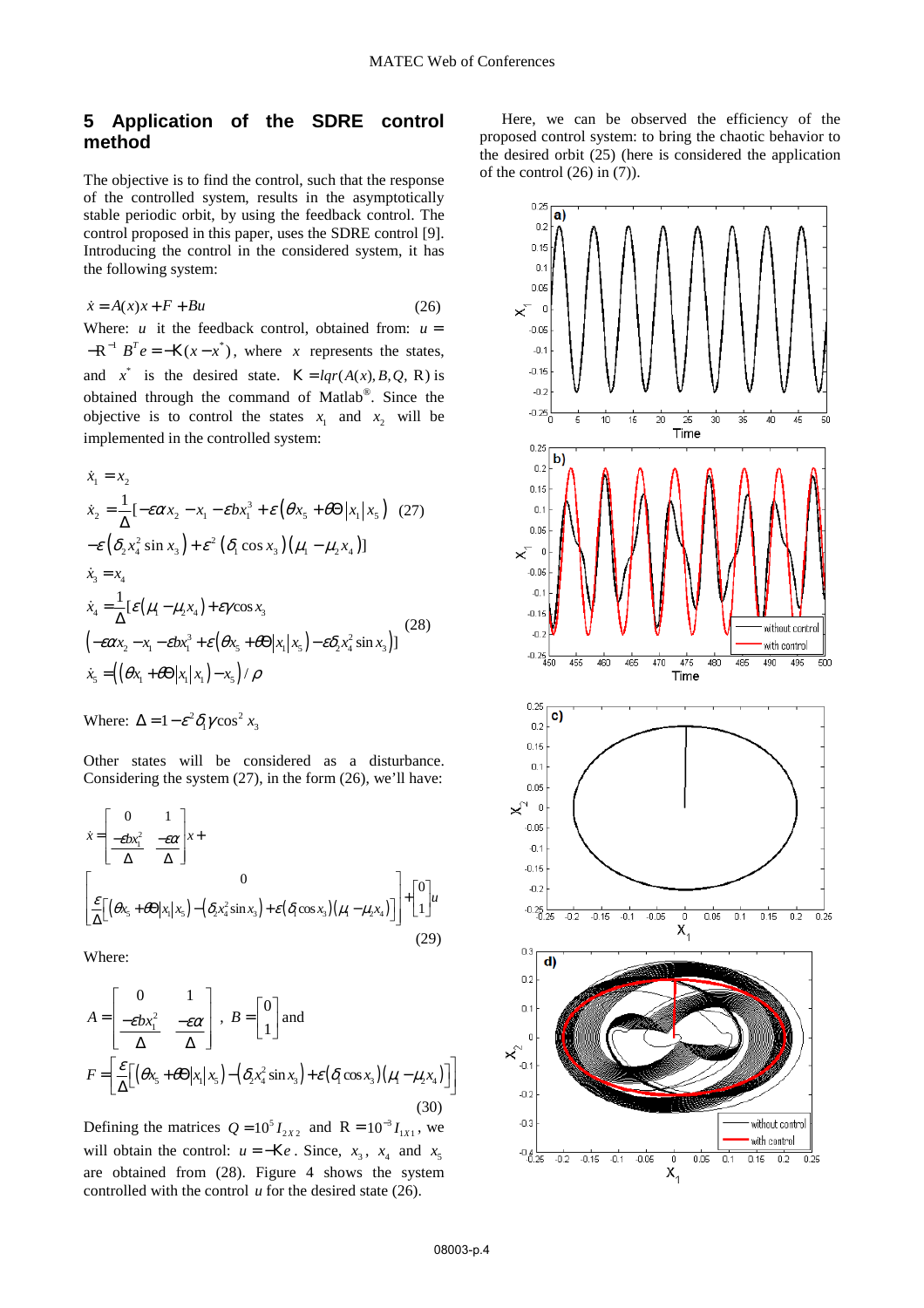

**Fig. 4.** SDRE control strategy: (a), (c) and (e) represents the solution obtained by control strategy; in (b), (d) and (f) a comparison between controlled and uncontrolled system; (b) History of displacement in time; (d) Phase portrait; (e) Power harvested

## **6 Feedback altering of the vibrating energy**

The objective is to find the control, such that the response of the controlled system, results in the asymptotically stable periodic orbit, by using a control proposed by [10]. Introducing of the control in system, it has the following system:

$$
\dot{x}_1 = x_2
$$
\n
$$
\dot{x}_2 = \varepsilon(-\alpha x_2 - b x_1^3 + \theta(1 + \Theta | x_1 |) x_5 - \delta_1 \dot{x}_4 \cos x_3 + \delta_2 x_4^2 \sin x_3) - x_1 + u
$$
\n
$$
\dot{x}_3 = x_4
$$
\n
$$
\dot{x}_4 = \varepsilon(\gamma \dot{x}_2 \cos x_3 + \Gamma(x_4))
$$
\n
$$
\dot{x}_5 = (\theta(1 + \Theta | x_1 |) x_1 - x_5) / \rho
$$
\n(31)

Where: *u* feedback alters the oscillation energy it the feedback control, obtained from:

 $u = -k \tanh(\chi \dot{x})$  (32)

Taking in account the values to  $\kappa = 0.4$  and  $\chi$  = 0.5, the figure 5 shows the system response excited by the linear function torque, when is applied to the

control technique proposed by [10]. Note that the control was effective, in keeping the system stable one periodic solution.